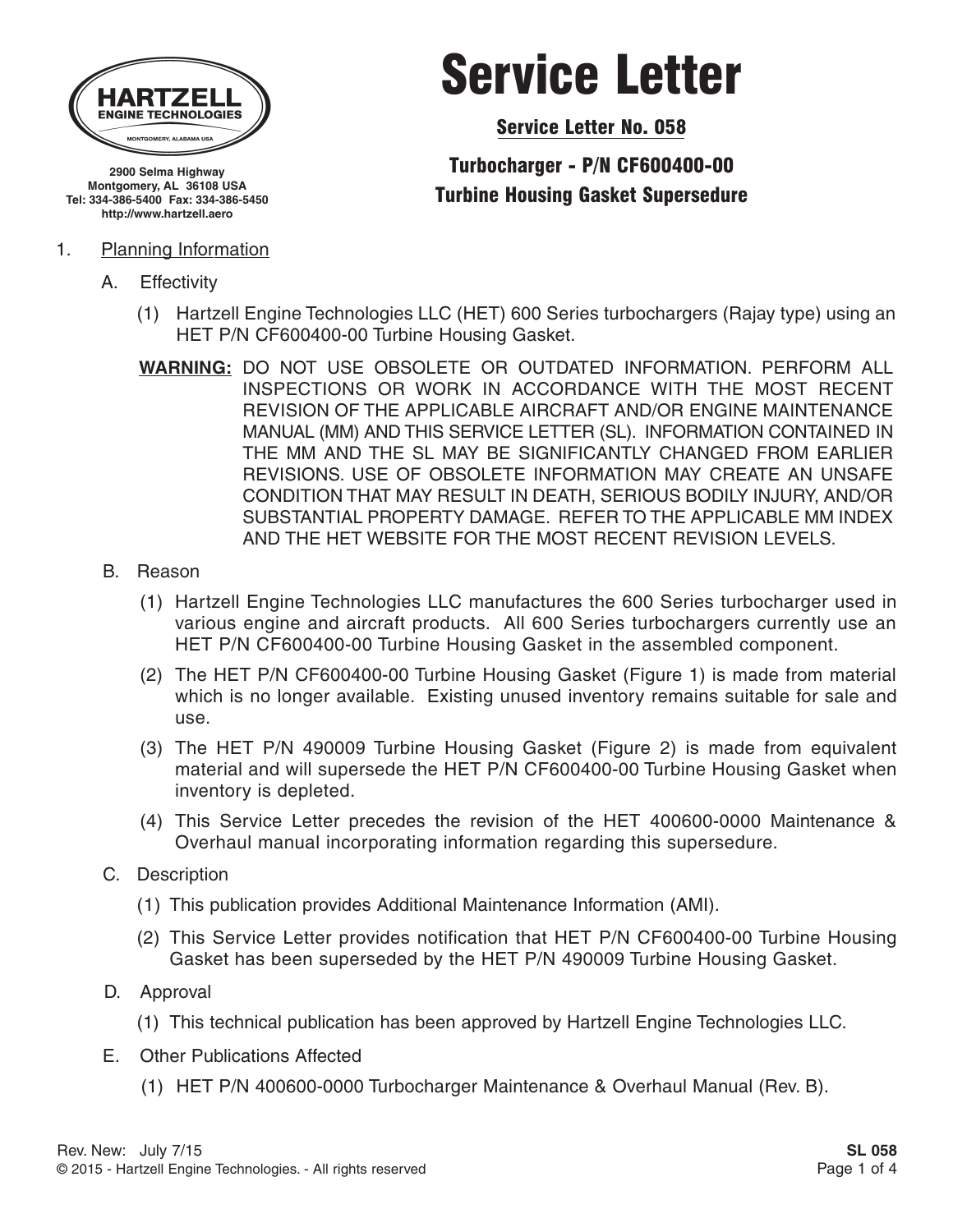# Service Letter

#### Service Letter No. 058

### Turbocharger - P/N CF600400-00 Turbine Housing Gasket Supersedure

#### 2. Material Information

A. One (1) each, HET P/N 490009 Turbine Housing Gasket as desired for maintenance.

#### 3. Contact Information

- A. Contact HET Product Support for all communications regarding the technical content of this Service Letter.
	- (1) Phone +1.334.386.5400 (Option 2)
	- (2) Fax +1.334.386.5450
	- (3) E-mail at techsupport@HartzellEngineTech.com
	- (4) Address

Hartzell Engine Technologies LLC 2900 Selma Highway, Montgomery, AL 36108 USA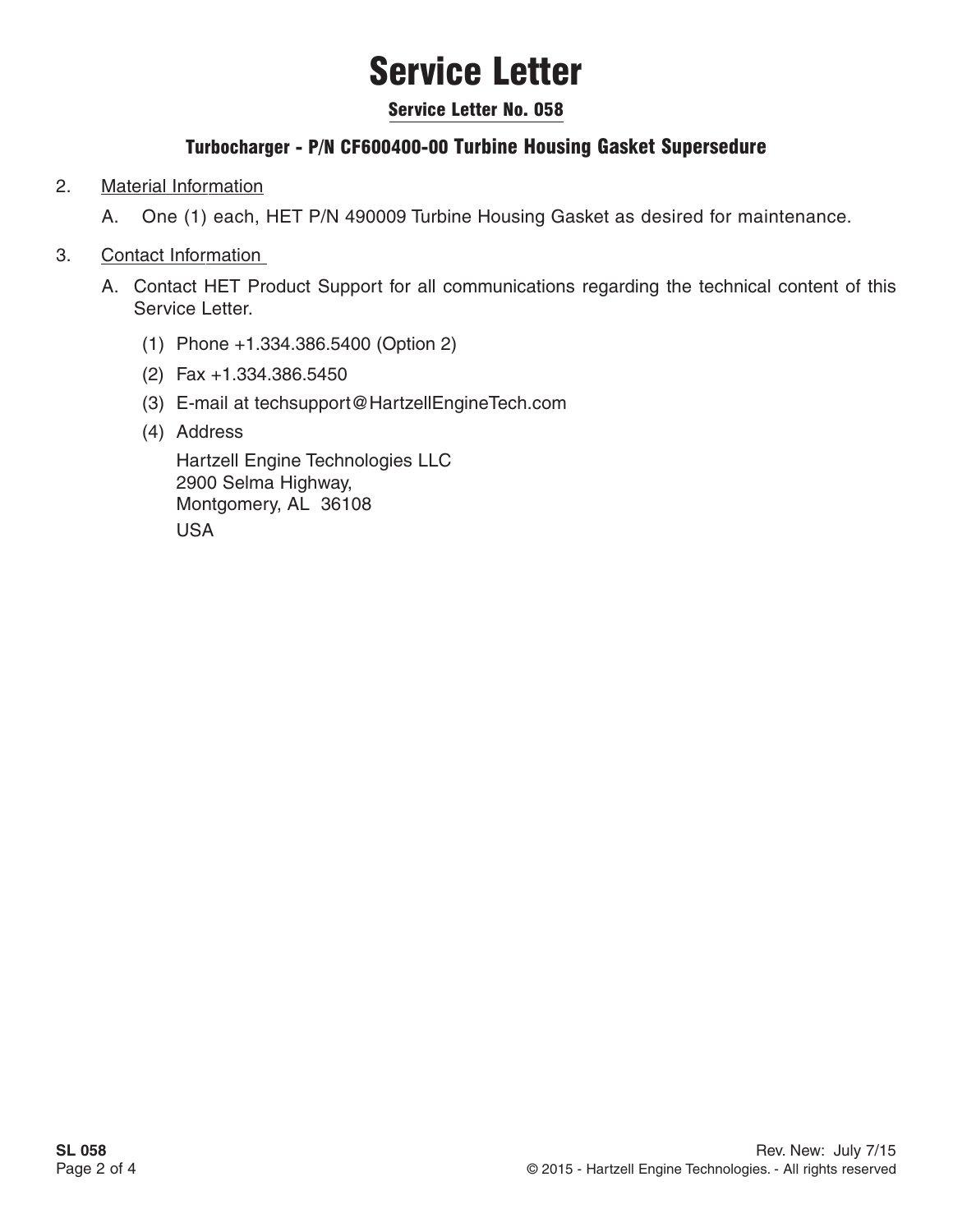### Service Letter

Service Letter No. 058

#### Turbocharger - P/N CF600400-00 Turbine Housing Gasket Supersedure



**Figure 2 - P/N 490009 Turbine Housing Gasket (Supersedes P/N CF600400-00 Turbine Housing Gasket)**